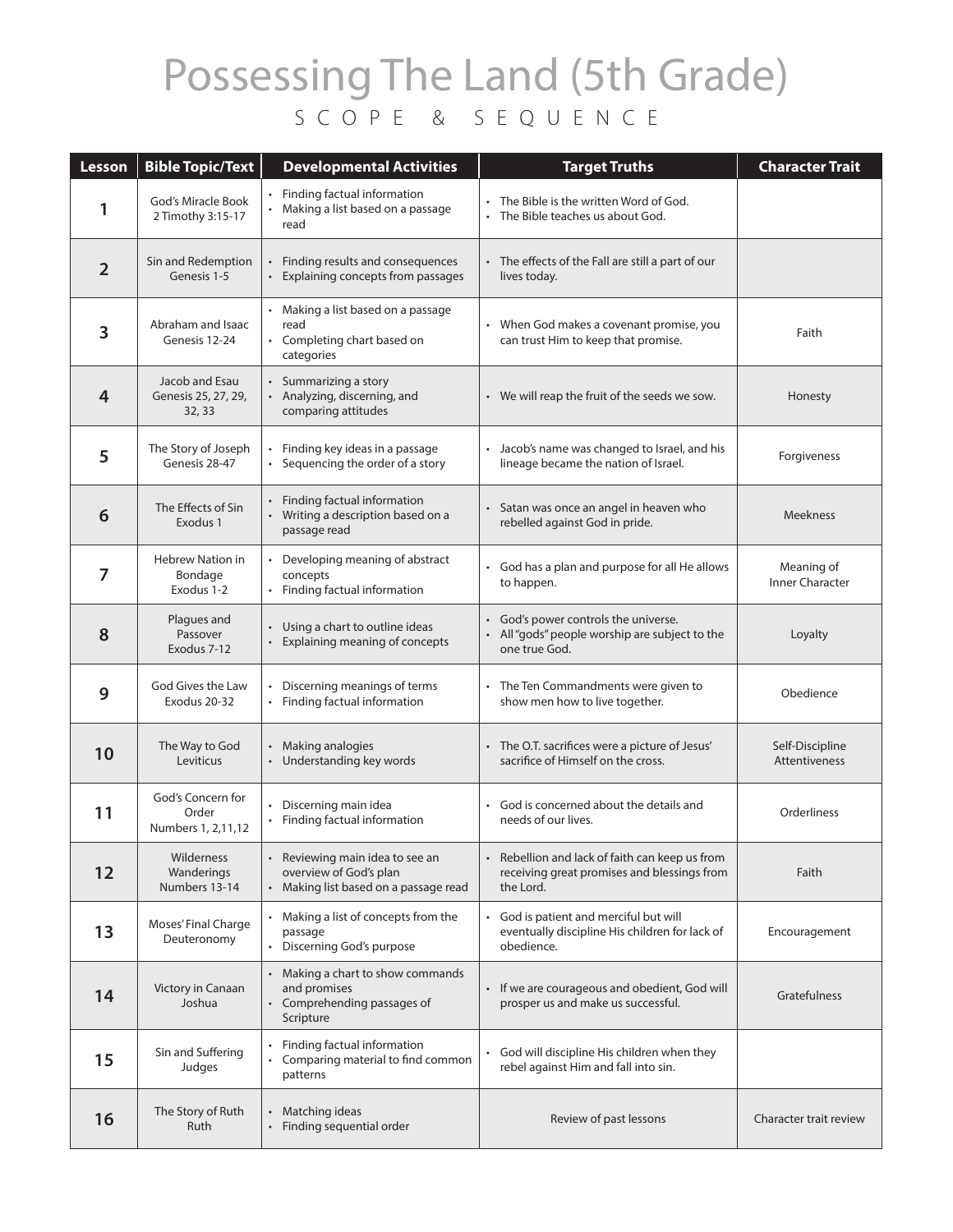| Lesson | <b>Bible Topic/Text</b>                                  | <b>Developmental Activities</b>                                                                                      | <b>Target Truths</b>                                                                                            | <b>Character Trait</b>      |
|--------|----------------------------------------------------------|----------------------------------------------------------------------------------------------------------------------|-----------------------------------------------------------------------------------------------------------------|-----------------------------|
| 17     | Review                                                   | Finding sequential order<br>$\bullet$<br>Using lineage chart                                                         | Review of past lessons                                                                                          | Character trait review      |
| 18     | Samuel-The Last<br>Judge<br>1 Samuel 1-9                 | Summarizing ideas<br>• Describing aspects of persons from<br>verses read                                             | God wants us to develop an attitude of<br>$\bullet$<br>prayer in every area of our lives.                       | Humility<br>Attentiveness   |
| 19     | Saul-Israel's First<br>King<br>1 Samuel 15-19            | Drawing conclusions<br>Matching to complete ideas                                                                    | God resists a proud, rebellious heart, but<br>He blesses and gives grace to those with a<br>humble spirit.      | Obedience                   |
| 20     | The Character of<br>David<br>I Samuel 18-2<br>Samuel 1   | Seeing a rebellious pattern develop<br>• Identifying phrases to explain ideas                                        | Jealousy is often the basis of hatred.<br>$\bullet$<br>• A heart of hatred is the same as a heart of<br>murder. | Loyalty                     |
| 21     | God Molds a King<br>1 Samuel 16-2<br>Samuel 18           | Using Scripture to find skills of David<br>Defining character qualities                                              | God used the events in the life of David to<br>shape and mold him into the person He<br>wanted him to be.       | Humility                    |
| 22     | The Reign of<br>Solomon<br>1 Kings 2-11                  | Defining reputation and character<br>$\bullet$<br>Applying definitions to the Bible<br>characters studied            | God wants our outward reputation and<br>inward character to be the same.                                        | Genuineness<br>Wisdom       |
| 23     | Elijah and Elisha<br>1 and 2 Kings                       | Studying a map to understand the<br>divided kingdom<br>Observing God work through<br>different personalities         | The prophet was God's messenger to bring<br>His message to men.                                                 | Service                     |
| 24     | Ezra the Scribe<br>Ezra 1-10                             | • Using Scripture to find specific<br>answers<br>Filling in blanks to complete an<br>overview                        | • God uses people with strong character<br>qualities.<br>God wants His people separated from<br>worldliness.    | Faith                       |
| 25     | Nehemiah<br>Nehemiah 1-5                                 | Summarizing major ideas of<br>passages<br>• Listing qualities of good leadership                                     | When God calls someone to be a leader, He<br>gives him the power to be the right kind of<br>leader.             | Orderliness                 |
| 26     | Queen Esther<br>Esther 2-10                              | Finding factual information to<br>complete sentences<br>Comprehending ideas and attitudes                            | The situations that happen in life are all a<br>part of God's plan for our lives.                               | Contentment                 |
| 27     | Why God Allows<br><b>Trials</b><br>Job                   | Understanding an idea by finding a<br>personal example<br>Finding factual information from<br>$\bullet$<br>Scripture | If God permits, Satan can test a Christian by<br>altering his circumstances.                                    | Orderliness<br>Gratefulness |
| 28     | Songs of Praise to<br>God<br>The Psalms                  | Finding the authors of the Psalms<br>٠<br>Finding phrases that describe the<br>Savior                                | God commands us to memorize and<br>meditate upon His Word.                                                      |                             |
| 29     | Knowledge and<br>Wisdom<br>Proverbs and<br>Ecclesiastes  | Studying three levels of learning<br>Completing chart to show<br>commands and promises                               | God gives us knowledge, wisdom, and<br>understanding in His Word, but our hearts<br>must be ready.              | Wisdom                      |
| 30     | Three Prophets of<br>God<br>Isaiah, Jeremiah,<br>Ezekiel | Reading for comprehension<br>Finding fulfilled prophecy                                                              | God always has someone proclaim His truth.<br>$\bullet$<br>God uses His spokesmen to warn His<br>people.        | Courtesy                    |
| 31     | Daniel-Courageous<br>Man<br>Daniel 1-3                   | Writing a description based on fact<br>Outlining conflict situations                                                 | God wants us to stand for what is right even<br>if it means standing alone.                                     | Courage                     |
| 32     | Daniel's Conflicts<br>Continue<br>Daniel 5-10            | Finding factual information to<br>complete a story<br>Matching beginnings and endings<br>of sentences                | None of man's plans or decrees can change<br>or hinder anything God has planned or<br>decreed.                  | Self-Control                |
| 33     | The Prophet Who<br>Ran<br>Jonah                          | Summarizing ideas from Scripture<br>Finding factual information to<br>$\bullet$<br>complete a story                  | God is ready to show compassion to those<br>who are willing to repent of their sins and<br>come to Him.         | Love                        |